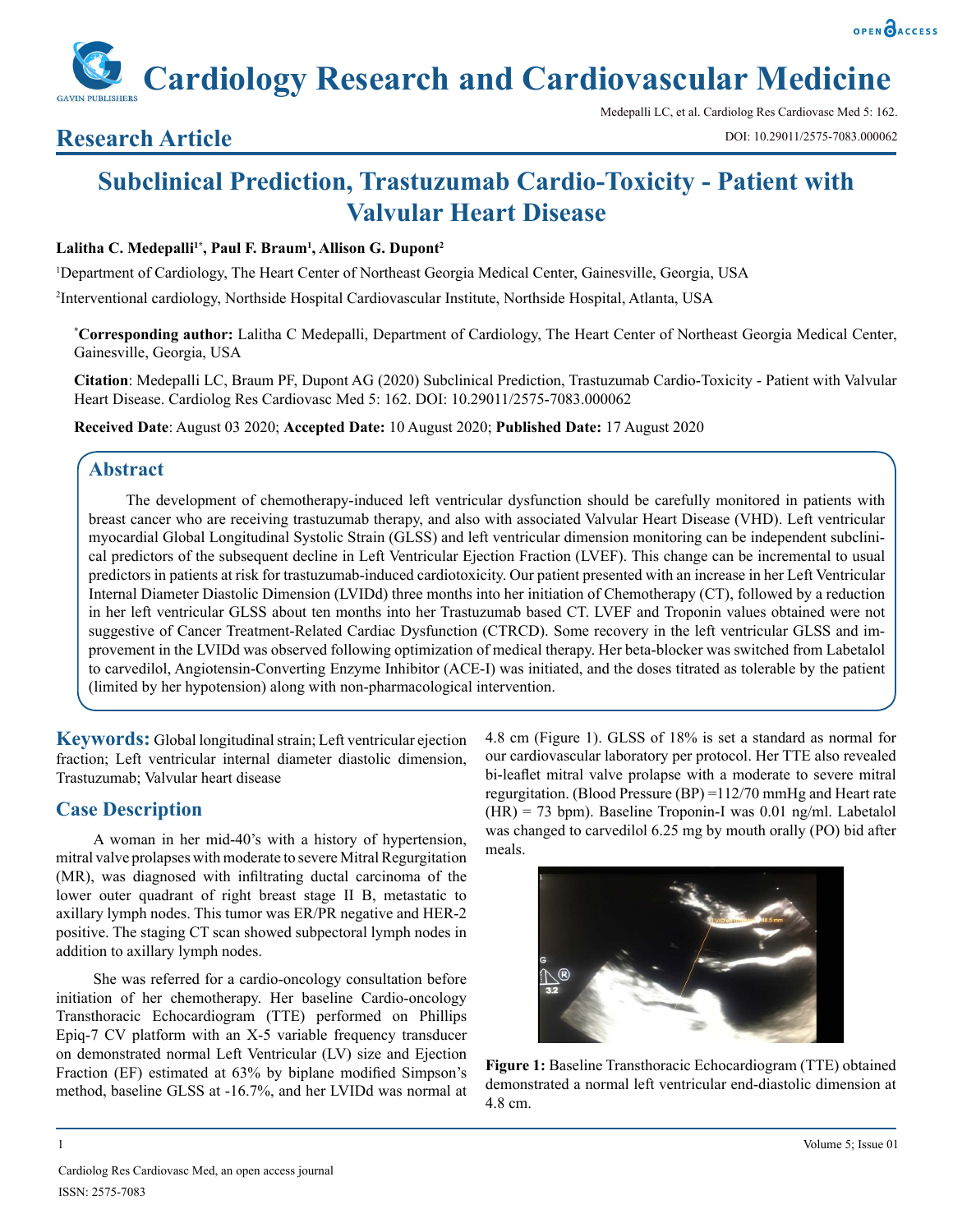**Citation:** Medepalli LC, Braum PF, Dupont AG (2020) Subclinical Prediction, Trastuzumab Cardio-Toxicity - Patient with Valvular Heart Disease. Cardiolog Res Cardiovasc Med 5: 162. DOI: 10.29011/2575-7083.000062

She was started on neoadjuvant TCHP Chemotherapy (CT), four-drug regimen Taxotere (docetaxel), Carboplatin, Herceptin (Trastuzumab), and Perjeta (Pertuzumab) by her oncologist, with the plan to continue Trastuzumab every three weeks for a total of 18 cycles.

TTE (per cardio-oncology TTE protocol utilizing the same ultrasound system for all the subsequent transthoracic echoes) performed at a three-month interval, revealed Left Ventricular Ejection Fraction (LVEF) at 59%. Her LVIDd now increased to 5.9 cm (Figure 2). LV GLSS remained relatively unchanged at -16.5%. Her HR was 83 bpm, and BP was 129/77mmHg for this TTE. She remained euvolemic on examination. Given the increase in the LV diastolic dimension to 5.9 cm from 4.8 cm by the three months before TTE, ACE-I Lisinopril was added to her medical regimen.



**Figure 2:** A Transthoracic Echocardiogram (TTE) obtained at a three-month interval from initiation of her CT demonstrated a normal LVEF, but an increase in end-diastolic dimension to 5.85 cm.

The patient underwent bilateral skin-sparing mastectomy with right sentinel node biopsy with mapping and a subsequent bilateral breast reconstruction. The patient tolerated the procedure well. Post radiation therapy and her fifth cycle of Trastuzumab, TTE showed a slight decline in her LV GLSS to -15.1% from -16.5%. However, her LVEF remained stable at 59%, and her LVIDd had decreased from 5.9 cm to 5.4 cm. Her HR was 74 bpm and BP 120/82 mmHg. Her Troponin I remained normal at less than 0.01 ng/mL.

Her follow-up three-month cardio-oncology TTE revealed LV GLSS to have further decreased to -12% (Figure 3), EF was relatively stable at 57%, and LVIDd was unchanged at 5.5 cm. Her BP was 135/71 mmHg and HR at 69 bpm. Troponin I remained

less than 0.01 ng/mL. Lisinopril dose was further titrated up, and her carvedilol was continued.



**Figure 3:** Bull's eye plot showing GLSS and regional longitudinal strain of the patient. GLSS - 12.8%. GLSS has decreased from -16.5% from her baseline to - 12.8% (22% decrease). The decrease in GLS is considered of clinical significance (>15% vs. baseline).

Subsequent TTE, post completion of her chemotherapy regimen, showed that her LVEF to be at 56%, and her LV GLSS improved to -14.4. (Figure 4). Mitral regurgitation was of moderate severity, and her LVIDd was unchanged at 5.4 cm. Her BP was 116/70 mmHg and HR 63 bpm. Her Troponin I at that time remained at less than 0.01 ng/mL.



**Figure: 4** Bull's eye plot showing GLSS and regional longitudinal strain of the patient at the completion of her CT regimen. GLS -14.4%, an improvement from 12.8%.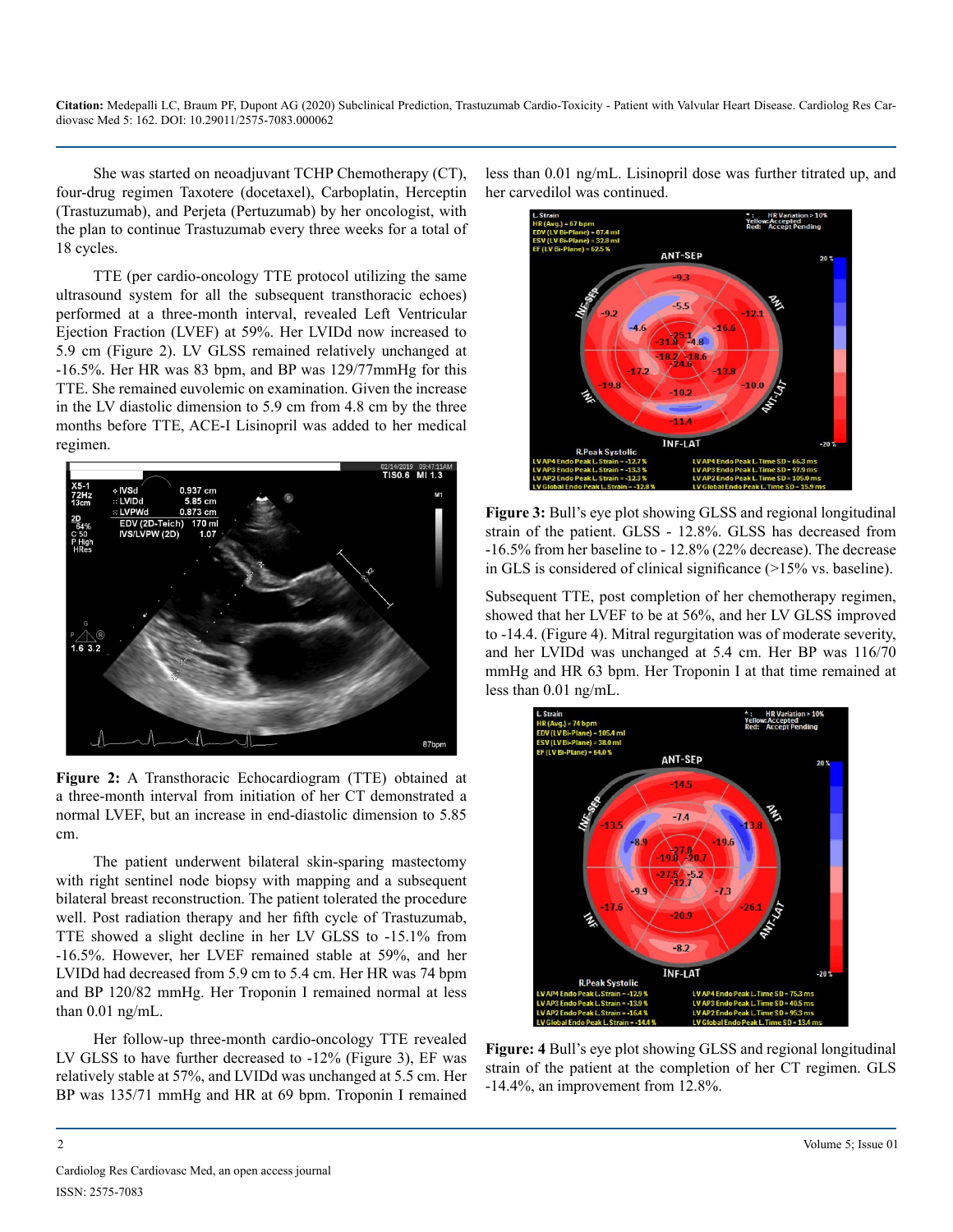**Citation:** Medepalli LC, Braum PF, Dupont AG (2020) Subclinical Prediction, Trastuzumab Cardio-Toxicity - Patient with Valvular Heart Disease. Cardiolog Res Cardiovasc Med 5: 162. DOI: 10.29011/2575-7083.000062

The patient has since completed 18 cycles of Trastuzumab and has had no symptoms of heart failure. She continues to receive pharmacological and non-pharmacological intervention and post-RT surveillance.

#### **Discussion**

A TTE demonstrated a stable LVEF (56-63% by quantitative biplane measurement) with no left ventricular regional wall motion abnormalities but an increase in LV diastolic dimension and a decrease in myocardial strain with abnormal global longitudinal strain to as low as (−12.8%). These findings were all new compared to her baseline TTE prior to treatment. She did have some improvement in her LV GLSS to -14% and LVIDd to 5.4 cm following the pharmacological intervention and ABCDE nonpharmacological intervention.

Global Longitudinal Systolic Strain (GLSS) is the optimal measure of deformation for the early detection of sub-clinical LV dysfunction. The measurements obtained during chemotherapy should be compared with the baseline value [1]. In one study which evaluated patients undergoing chemotherapy with available baseline strain measurements, a relative reduction in the global longitudinal strain of less than 8% from baseline appeared clinically insignificant. In contrast, a reduction in the strain of greater than 15% was more likely to correlate with cardiotoxicity [2]. This study concluded that deformation parameters could provide added value as compared to clinical parameters and EF alone in prognostication of subsequent reductions in EF in patients undergoing treatment with potentially cardiotoxic agents.

The OVERCOME trial showed that the combination of treatment with an ACE inhibitor (Enalapril) and a beta-blocker (carvedilol) led to a significantly decreased risk of LVEF reduction in patients with diverse hematologic malignancies who were undergoing aggressive chemotherapy [3].

In another study, treatment with candesartan prevented the early LVEF decline associated with adjuvant therapy for breast cancer [4]. Accordingly, it seems likely that this attenuation of the early decline in ventricular function may have beneficial long-term consequences concerning the risk of developing asymptomatic or symptomatic ventricular dysfunction. In another study, carvedilol had no impact on the incidence of early onset of LVEF reduction [5]. However, the use of carvedilol resulted in a significant reduction in troponin levels and diastolic dysfunction.

The Food and Drug Administration label for Trastuzumab suggests obtaining baseline and on-treatment LVEF assessment as follows: Baseline LVEF measurement immediately before initiation of Trastuzumab, every three months during the CT and after completion of Trastuzumab therapy [6]. If Trastuzumab is held for symptomatic or LVD during the treatment, a repeat

LVEF measurement should be performed at four-week intervals until improvement. The label also recommends withholding Trastuzumab for  $a \ge 16\%$  absolute decrease in LVEF from pretreatment value or an LVEF value below institutional limits of normal along with  $a \ge 10\%$  absolute decrease in LVEF from pretreatment values. A cardiac evaluation should be performed in patients on Trastuzumab if they present with new symptoms, which could be attributable to heart failure. Montazeri, K et al. have adopted specific ABCDE steps, (awareness of risks of heart disease, blood pressure, cholesterol management, tobacco cessation, diet and weight management, dose of chemotherapy and radiotherapy, Diabetes preventive measures, exercise and echocardiogram) that effectively prevent heart disease in breast cancer survivors [7]. Our patient was receiving chemotherapy and had an additional risk factor of moderate to severe mitral regurgitation. Thus, guideline-directed pharmacological therapy in the highest dose tolerated and specific ABCDE steps except for aspirin that effectively prevent heart disease in breast cancer survivor's therapy were administered to this patient even during the CT. Our patient is a non smoker.

Her LVEF remained stable, and there was no rise in her troponin value throughout the treatment period. Some recovery in LV myocardial strain and improvement in the LVIDd was observed following changing her beta-blocker from Labetalol to carvedilol, initiating and up titrating her ACE-I, and non-pharmacological intervention. In another study [8], about 20-30% of the patients with chemotherapy-induced LVD did not show LV function recovery, even though LV function was recovered in 60-70% of the patients with chemotherapy-induced LVD. Trastuzumab-induced cardiotoxicity, described as type 2 cardiotoxicity, generally is connected with dysfunction of the cardiac muscle cell, rather than cell death. It is usually reversible by the discontinuation of chemotherapeutic agents and medical therapy for heart failure. Non-recovery of LV function in one retrospective study was possibly due to the mixture of type 1 and 2 cardiotoxicities in the setting of risk factors [8].

### **Conclusion**

Our patient demonstrated an increase in her LVIDd three months into her initiation of CT. This was followed by a reduction in her LGSS about ten months after initiation of her Trastuzumab - based chemotherapy. LVEF and Troponin values obtained were not suggestive of Cancer Treatment-Related Cardiac Dysfunction (CTRCD). There was no measurement or physiologic variability during the entire duration of the case management to account for any changes in the cavity size since the same Philips system was utilized to perform all the TTE measurements. One study is investigating whether a strain-guided strategy could prevent subsequent cardiac dysfunction compared with current EF-guided management in patients receiving cardio toxic cancer therapy [9].